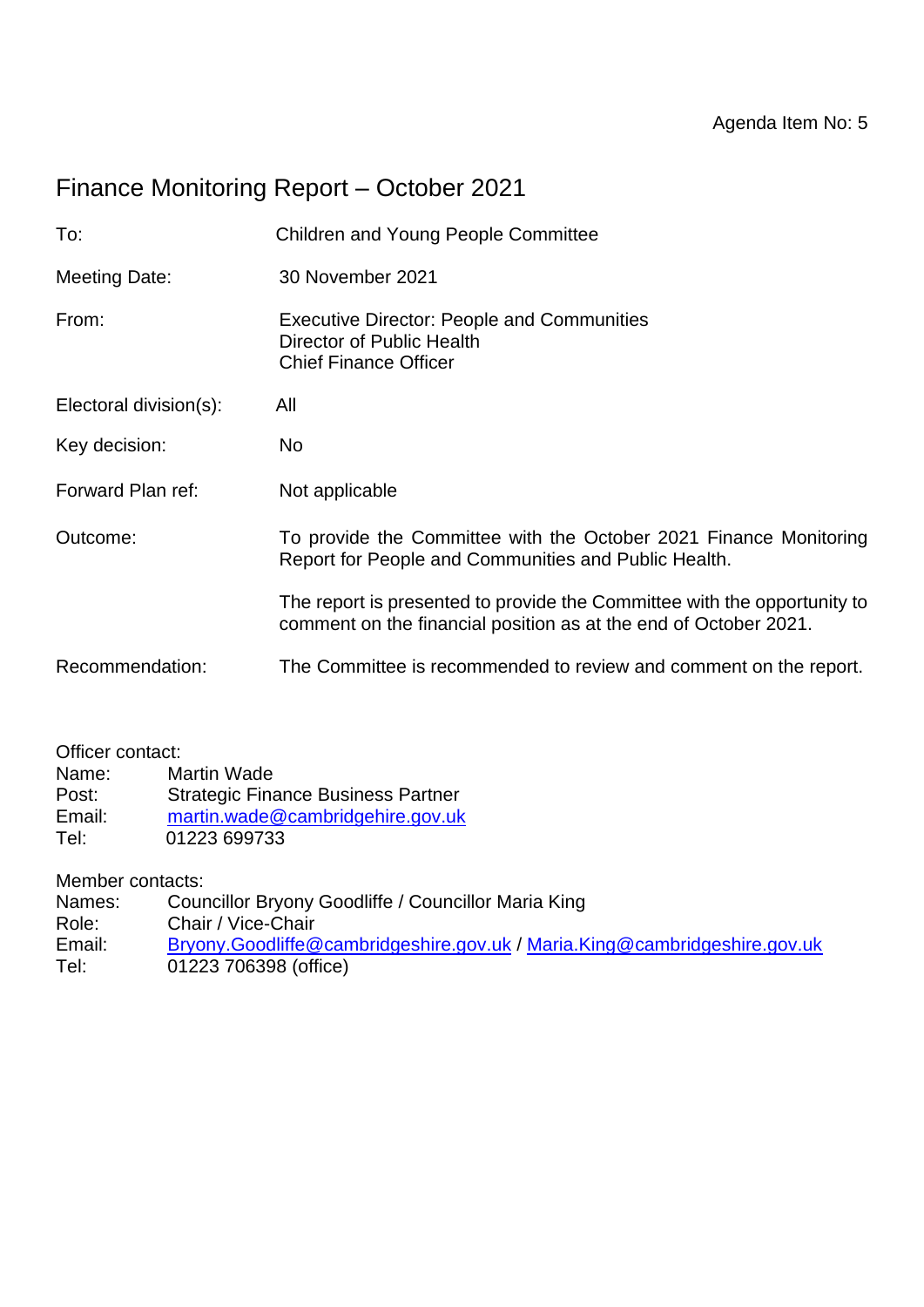### 1. Background

- 1.1 Finance Monitoring Reports (FMR) are produced monthly, except for April, by all services. They report on a range of financial information to enable a view of each service's financial position to be taken.
- 1.2 Budgets for services are agreed by Full Council in the business plan in February of each year and can be amended by budget virements. In particular, the FMR provides a revenue budget forecast showing the current projection of whether services will be over or underspent for the year against those budgets.
- 1.3 The detailed FMR for People and Communities (P&C) and Public Health (PH) is attached at Appendix B. This report covers the whole of the P&C, and PH Service, and as such, not all the budgets contained within it are the responsibility of this Committee. Members are requested to restrict their attention to the budget lines for which this Committee is responsible, which are detailed in Appendix A. Sections of the main FMR which do not apply to CYP Committee have been highlighted in grey.

| <b>Forecast</b><br>Outturn<br><b>Variance</b><br>(Previous)<br>£000 | <b>Directorate</b>                                                         | <b>Budget</b><br>2021/22<br>£000 | <b>Actual</b><br><b>Oct 21</b><br>£000 | <b>Forecast</b><br>Outturn<br>Variance<br>£000 |
|---------------------------------------------------------------------|----------------------------------------------------------------------------|----------------------------------|----------------------------------------|------------------------------------------------|
| 1,250                                                               | <b>Children's Commissioning</b>                                            | 22,411                           | 11,605                                 | 1,500                                          |
| $\Omega$                                                            | Communities & Safety - Central Integrated<br><b>Youth Support Services</b> | 381                              | 185                                    | 0                                              |
| $-1,459$                                                            | Children & Safeguarding                                                    | 59,110                           | 26,560                                 | $-2,455$                                       |
| 1,051                                                               | Education - non DSG                                                        | 37,954                           | 15,755                                 | 1,375                                          |
| -0                                                                  | Public Health - Children's Health                                          | 9,317                            | 5,118                                  | -0                                             |
| 843                                                                 | <b>Total Expenditure</b>                                                   | 129,172                          | 59,223                                 | 420                                            |
| $\Omega$                                                            | <b>Grant Funding (excluding Dedicated Schools</b><br>Grant etc.)           | $-17,748$                        | $-8,221$                               | $\Omega$                                       |
| 843                                                                 | <b>Total Non-DSG</b>                                                       | 111,424                          | 51,002                                 | 420                                            |
| $\Omega$                                                            | Commissioning - DSG                                                        | 245                              | ი                                      | 0                                              |
| 11,244                                                              | Education - DSG (incl. contribution to combined<br>budgets)                | 90,528                           | 52,138                                 | 13,429                                         |
| 11,244                                                              | <b>Total DSG (Ringfenced Grant)</b>                                        | 90,773                           | 52,138                                 | 13,429                                         |

1.4 The table below provides a summary of the budget totals relating to CYP Committee:

**Please note:** Strategic Management – Commissioning and the Executive Director policy lines cover all of P&C and is therefore not included in the table above.

### 2. Main Issues – Revenue

2.1 At the end of October 2021, the overall P&C position shows a revised forecast underspend of £4,693k; around 1.6% of budget, whilst Public Health is reporting a revised underspend of £1,468k; 3% of budget. The budgets within the remit of CYP are currently forecasting an overspend of £420k (excluding the Dedicated Schools Grant).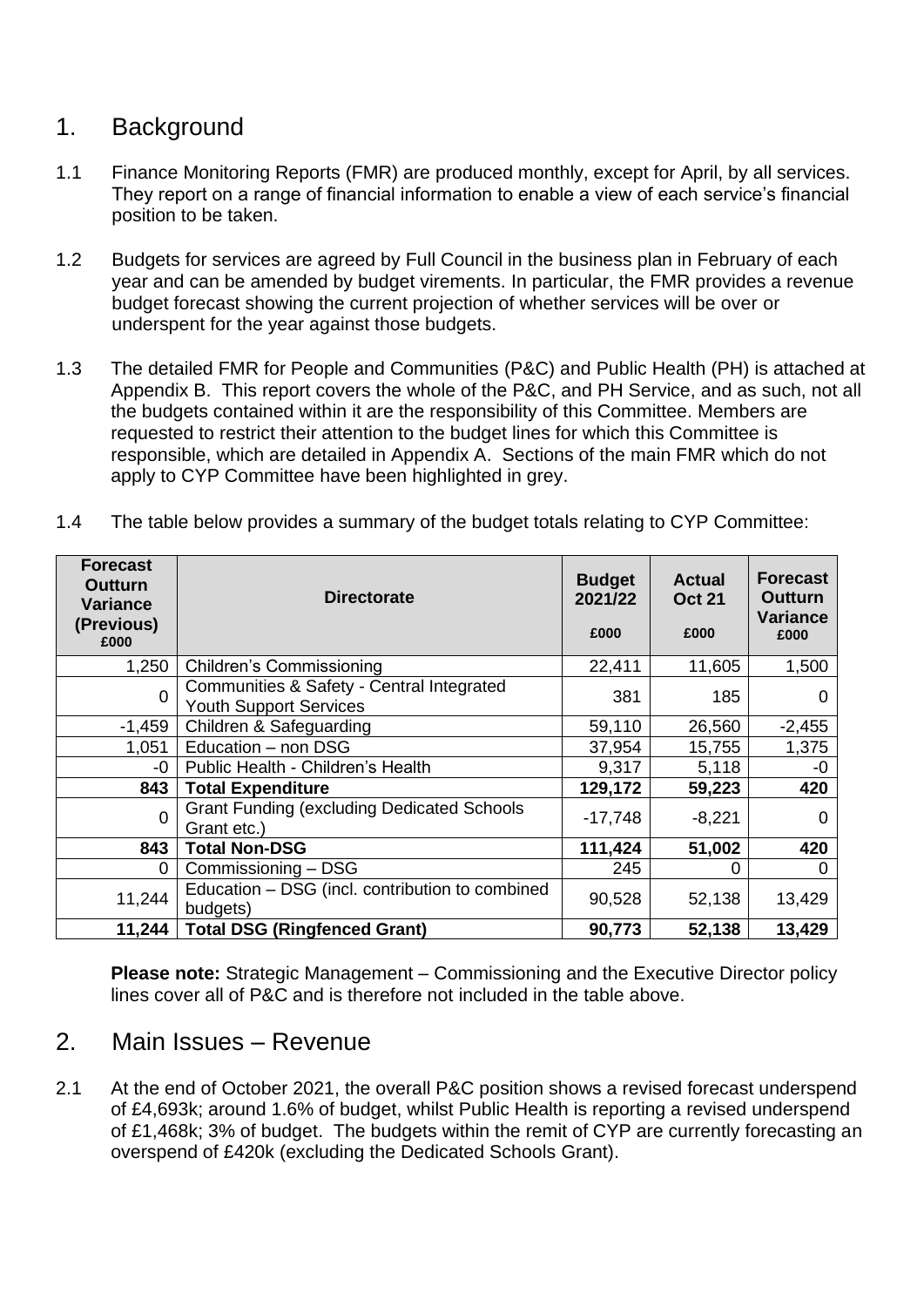2.2 The significant issues relating to CYP, as highlighted in the main FMR are:

#### **2.2.1 Children's**

**Children in Care (CiC) Placements -** Despite a relatively stable position in the number of CiC we are seeing increasing cost pressures due to changes in complexity of need, and continuing cost inflation within the sector resulting in a revised in-year forecast pressure of £1.5m. Specifically, changes in legislation from the 1st September which required all local authorities to ensure no young people in care under the age of 16 were placed within unregistered provision. The consequence of this has been a knock-on effect within the residential and fostering markets responding to increased demand as young people moved on from unregistered provision. This has led to a significant increase in weekly cost for some placements. Also, we are seeing an increase in complexity of need within both existing and new placements. This increased demand, coupled with an overall shortage of availability, has led to price increases within the sector.

**Other Children's -** Despite further pressures within the Children's Disability Service (£400k) and Legal (£80k), the current forecast overspend across Children's (including the CiC placement budget held in Commissioning) has been offset by underspends in the Fostering and Supervised Contact Service (-£960k), Corporate Parenting (-£500k), Adoption Allowances (-£375k), Safeguarding East (-£200k) and Strategic Management (- £900k). A large proportion of these underspends are as a result of an over achievement of the vacancy savings target across the service due to a combination of the difficulty in recruiting to Social Workers posts and also posts becoming vacant with recruitment to vacancies taking longer than anticipated in the current climate.

#### **2.2.3 Education**

**Outdoor Education** continues to forecast an in-year overspend of £681k due to school residential visits not being allowed until mid-May and a reduction in numbers in order to adhere to Covid-19 guidance.

**0-19 Organisation and Planning** is showing a revised forecast overspend on core funded activity of £270k. This reflects the reduced income from penalty notices issued for children's unauthorised absences from school because of the pandemic. This is not expected to return to pre-pandemic levels this academic year.

**Home to School Transport Special** is now forecasting an overspend of £250k reflecting the significant increase in numbers of pupils with Education, Health and Care Plans (EHCPs). The revised position is due to the continuing demand for places at Special Schools and High Needs Units combined with an increase in complexity of transport need, often resulting in children being transported in individual taxis with a Passenger Assistant.

**Children in Care Transport** is now forecasting an overspend of £100k reflecting the increases in complexity and shortage of availability of local placements.

**Please note:** All transport budgets have been impacted by the underlying national issue of driver availability which is seeing less competition for tendered routes. This has also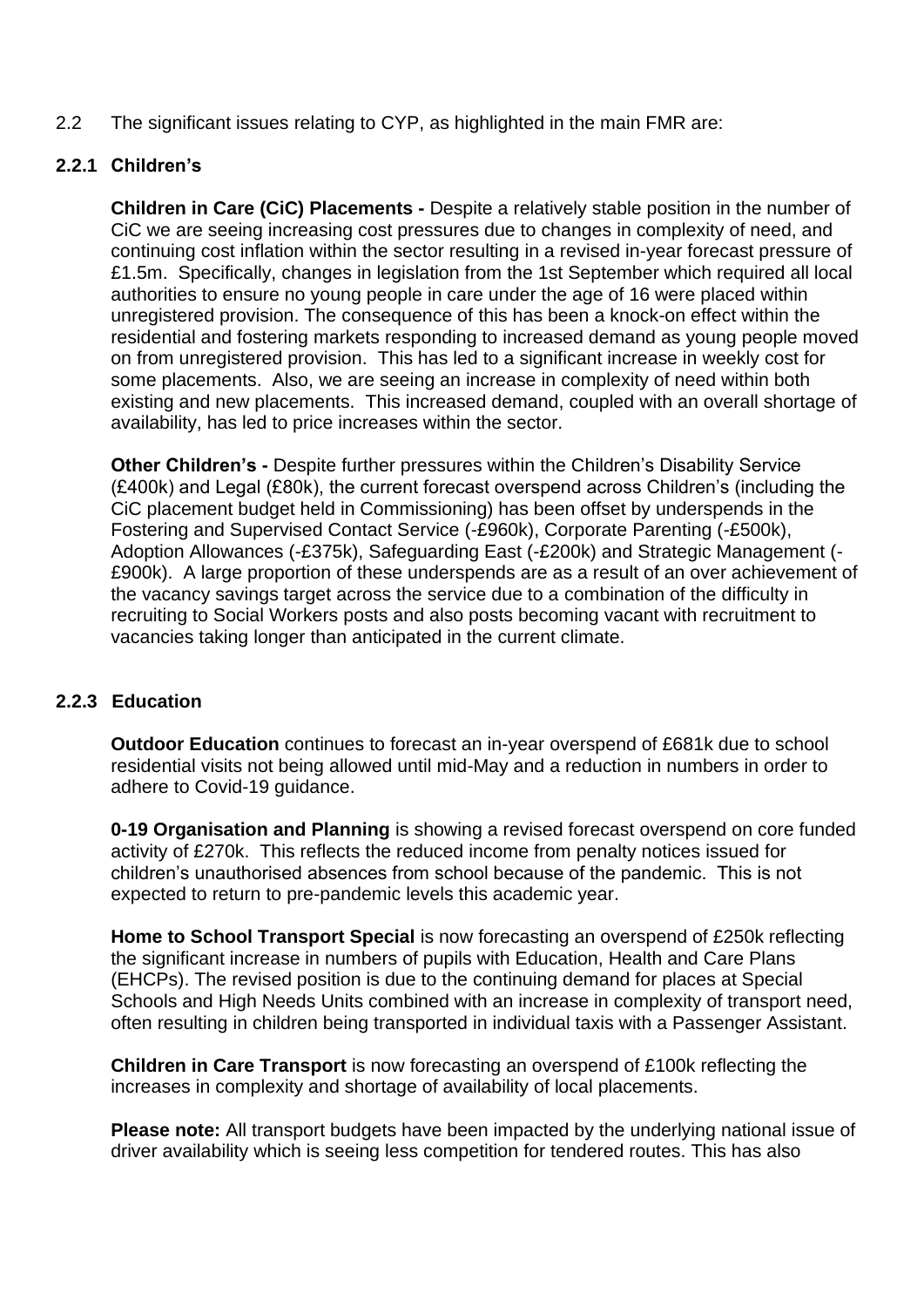resulted in numerous contracts being handed back by operators as they are no longer able to fulfil their obligations and alternative, often higher cost, solutions are required.

**2.2.4 Dedicated Schools Grant (DSG)** - The number of EHCP's has continued to increase at a faster rate than previous forecasts and as a result the in-year forecast pressure on High Needs has now risen to £13.584m.

There are some minimal offsetting underspends elsewhere within the DSG resulting in a net forecast overspend of £13.429m. This is a ring-fenced grant and, as such, overspends do not currently affect the Council's bottom line. We continue to work with the Department for Education (DfE) to manage the deficit and evidence plans to reduce spend.

## 2.3 Capital

2.3.1 The Capital Programme Board recommended that services include a variations budget to account for likely slippage in the capital programme, as it is sometimes difficult to allocate this to individual schemes in advance. The allocation for P&C's negative budget has been revised and calculated using the revised budget for 2021/22 as below. Slippage and underspends in 2021/22 resulted in the capital variations budget being fully utilised.

| <b>Service</b>        | <b>Capital</b><br>Programme<br><b>Variations</b><br><b>Budget</b><br>£000 | <b>Forecast</b><br><b>Outturn</b><br><b>Variance</b><br>(Oct 21)<br>£000 | Capital<br>Programme<br><b>Variations</b><br><b>Budget</b><br><b>Used</b><br>£000 | <b>Capital</b><br>Programme<br><b>Variations</b><br><b>Budget</b><br><b>Used</b><br>% | <b>Revised</b><br><b>Outturn</b><br><b>Variance</b><br>(Oct 21)<br>£000 |
|-----------------------|---------------------------------------------------------------------------|--------------------------------------------------------------------------|-----------------------------------------------------------------------------------|---------------------------------------------------------------------------------------|-------------------------------------------------------------------------|
| P&C                   | $-5,805$                                                                  | $-5,805$                                                                 | 5,805                                                                             | 100%                                                                                  |                                                                         |
| <b>Total Spending</b> | $-5,805$                                                                  | $-5,805$                                                                 | 5,805                                                                             | 100%                                                                                  |                                                                         |

## 3. Alignment with corporate priorities

- 3.1 Communities at the heart of everything we do There are no significant implications for this priority.
- 3.2 A good quality of life for everyone There are no significant implications for this priority.
- 3.3 Helping our children learn, develop and live life to the full There are no significant implications for this priority.
- 3.4 Cambridgeshire: a well-connected, safe, clean, green environment There are no significant implications for this priority.
- 3.5 Protecting and caring for those who need us There are no significant implications for this priority.